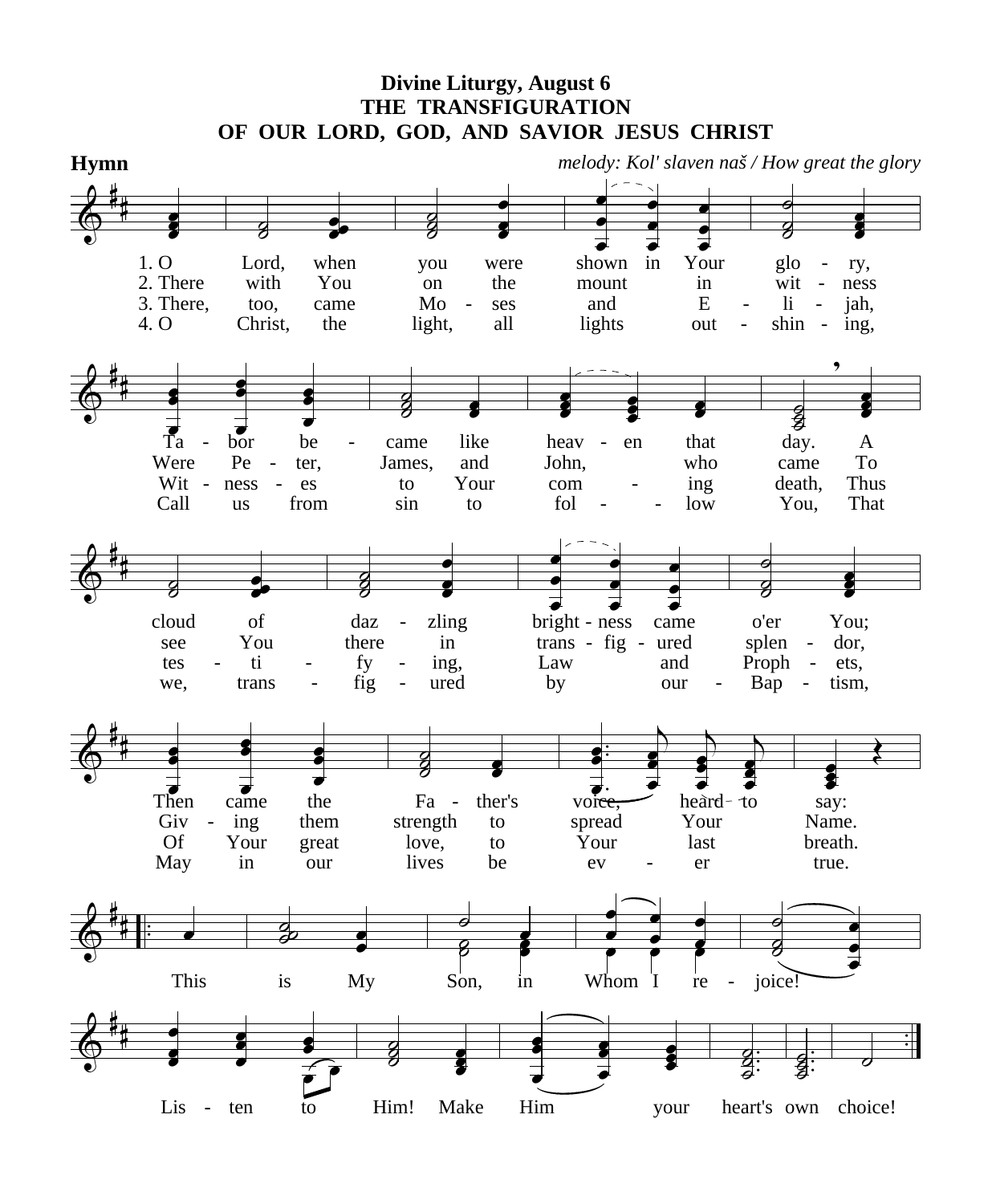

2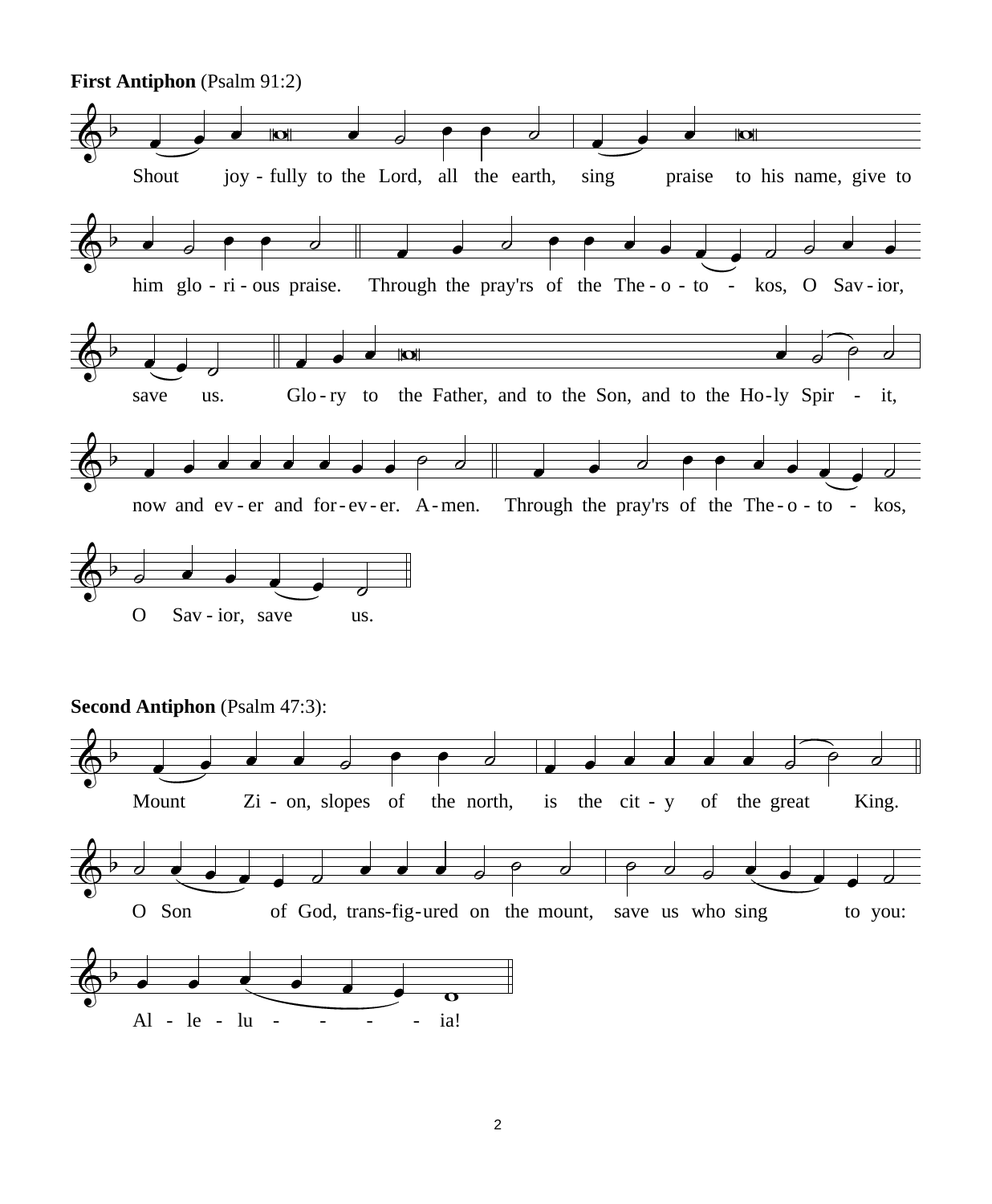## **Hymn of the Incarnation:** (*music on pp. 18-21)*

Glory to the Father, and to the Son, and to the Holy Spirit, now and ever and forever. Amen. O only-begotten Son and Word of God, who, being immortal, deigned for our salvation to become incarnate of the holy Theotokos and Ever-Virgin Mary, and became man without change; you were also crucified, O Christ our God, and by death have trampled Death, being One of the Holy Trinity, glorified with the Father and the Holy Spirit, save us.



**Third Antiphon -** *Tone 7 Troparion* (Psalm 124:1):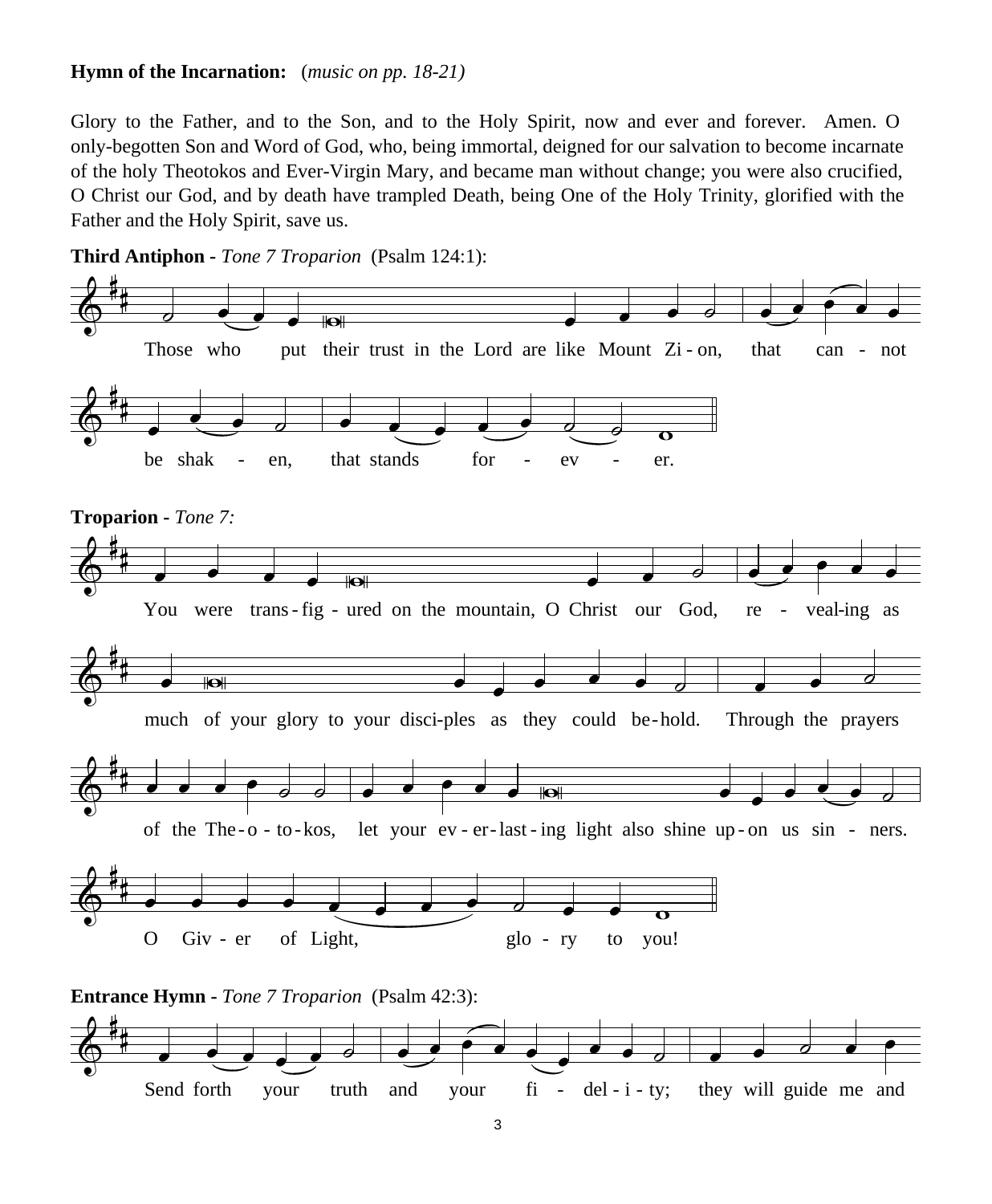

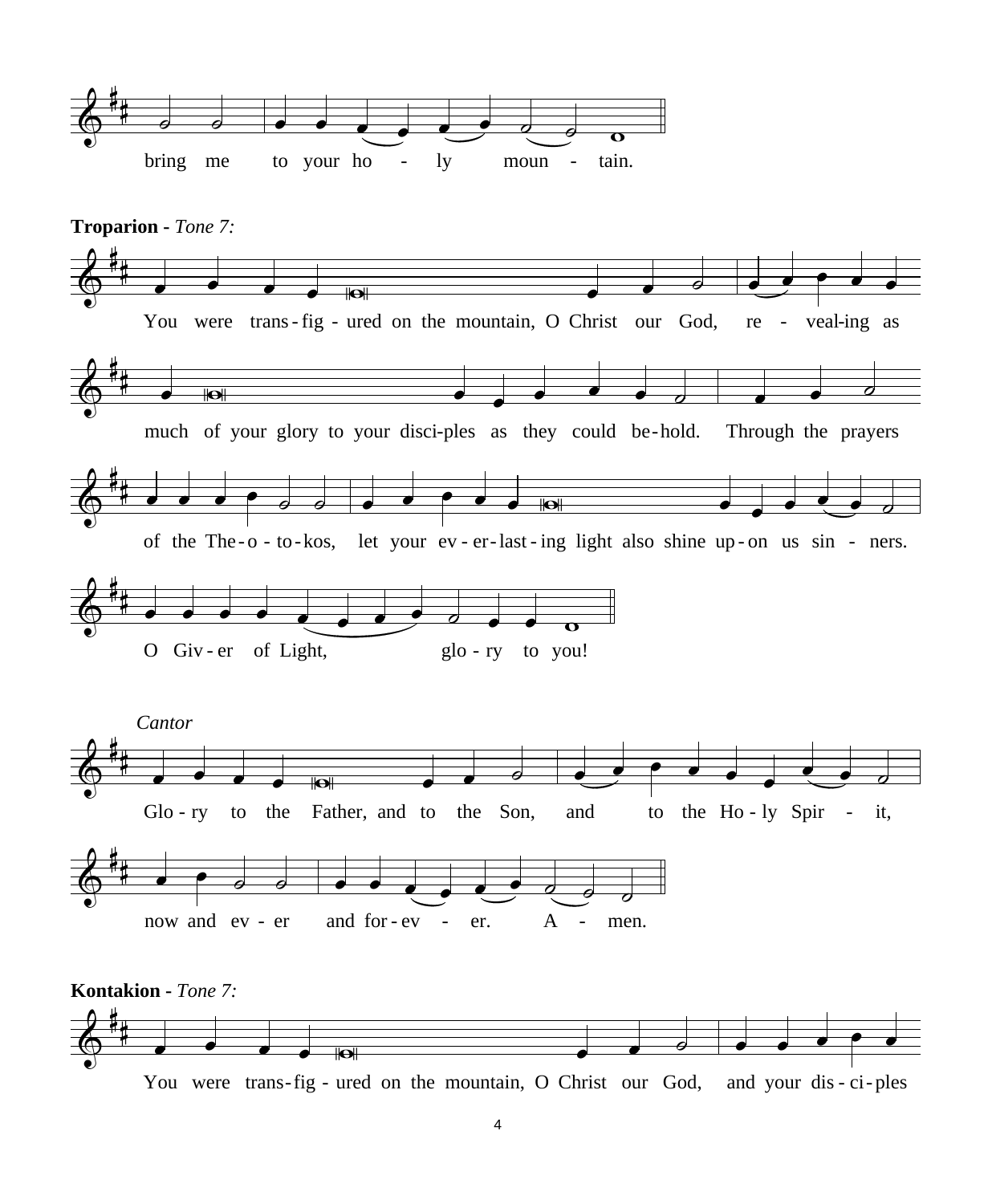







**Alleluia -** *Tone 8* (Psalm 88:12,16):



*Verse:* Yours are the heavens and yours is the earth.

*Verse:* Happy are the people who can shout with joy.

*Instead of "*It is truly proper . . ." **Magnification:**

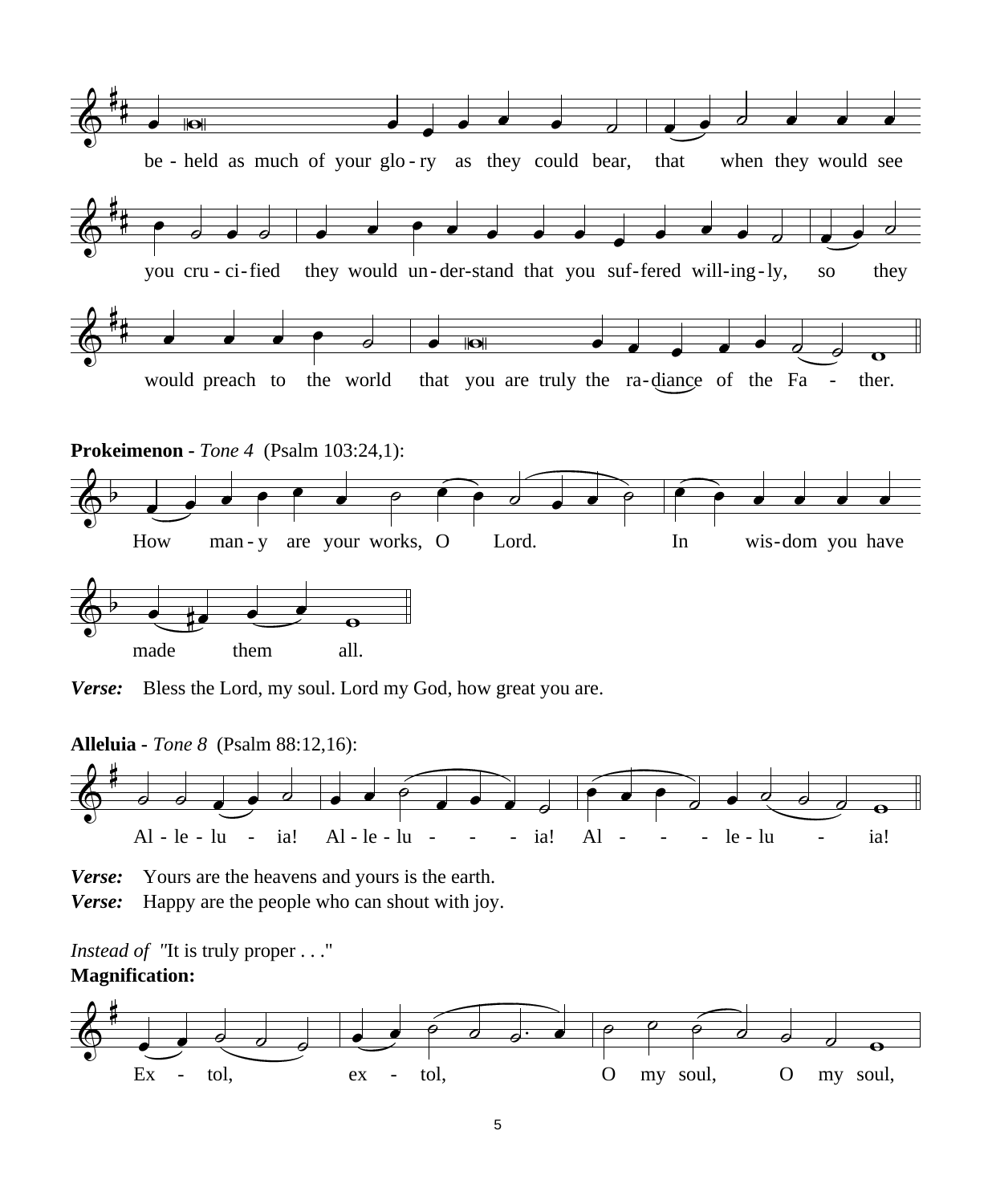